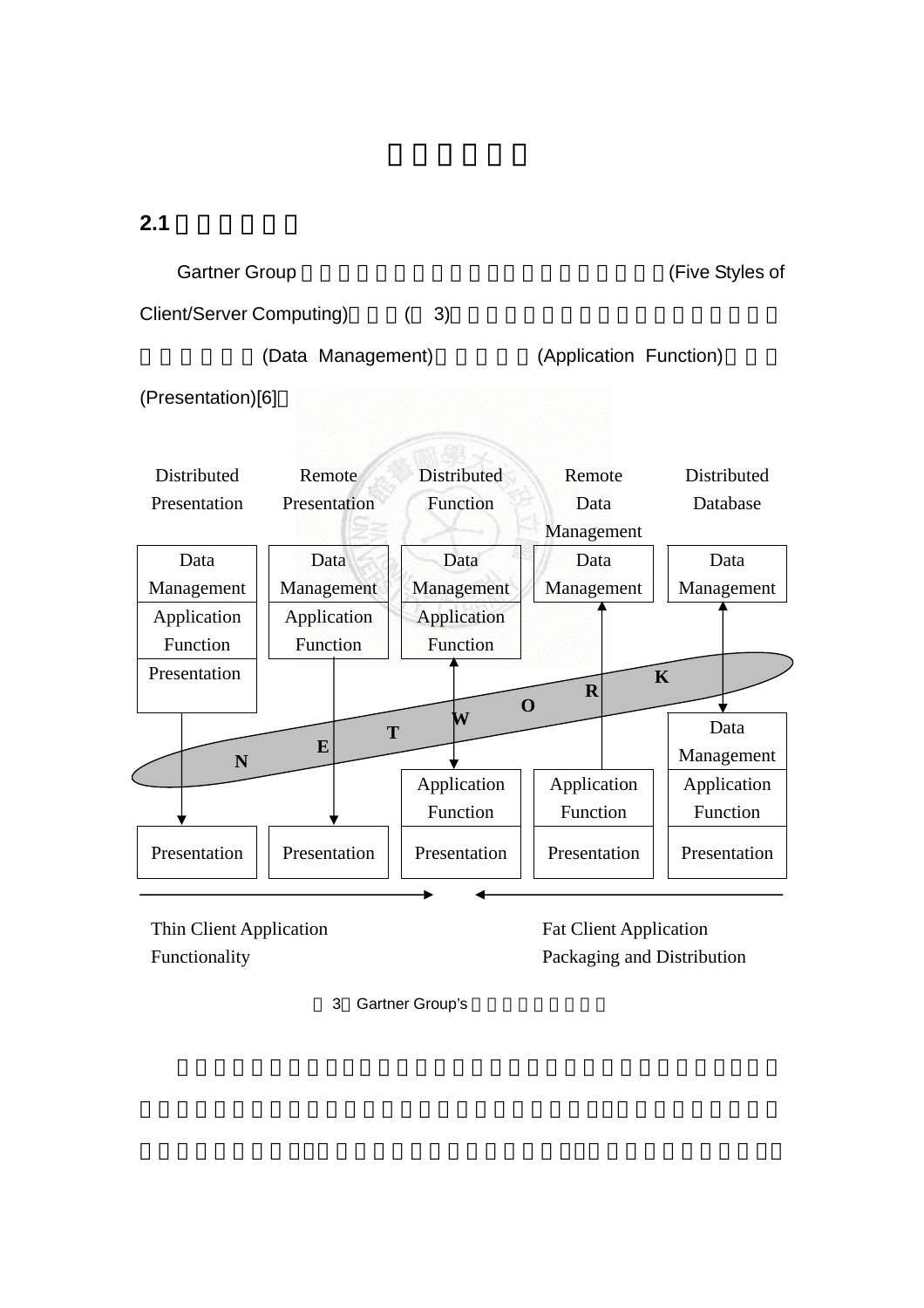

(Application

Server) and the settlement of the 1989 and Lee[25]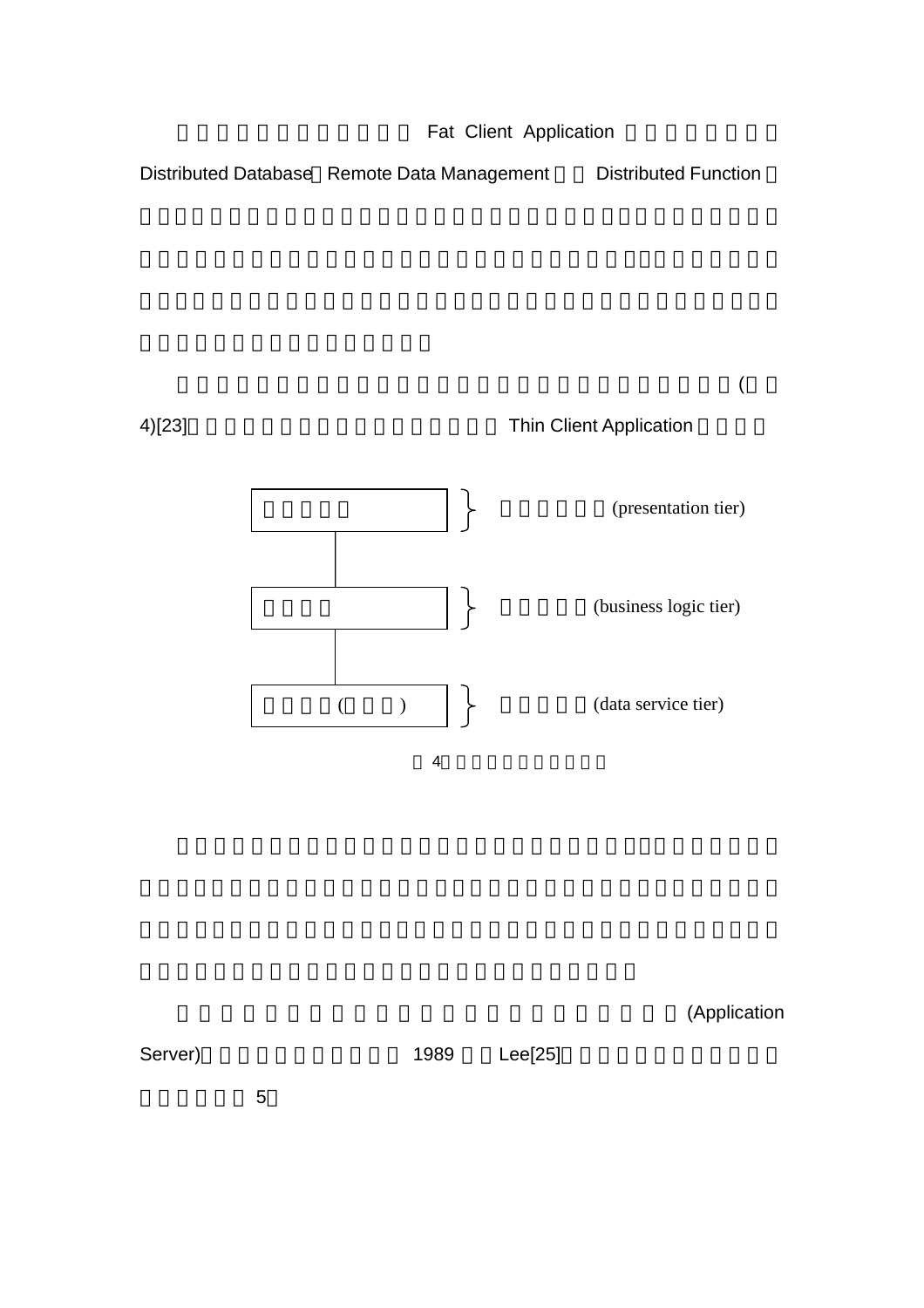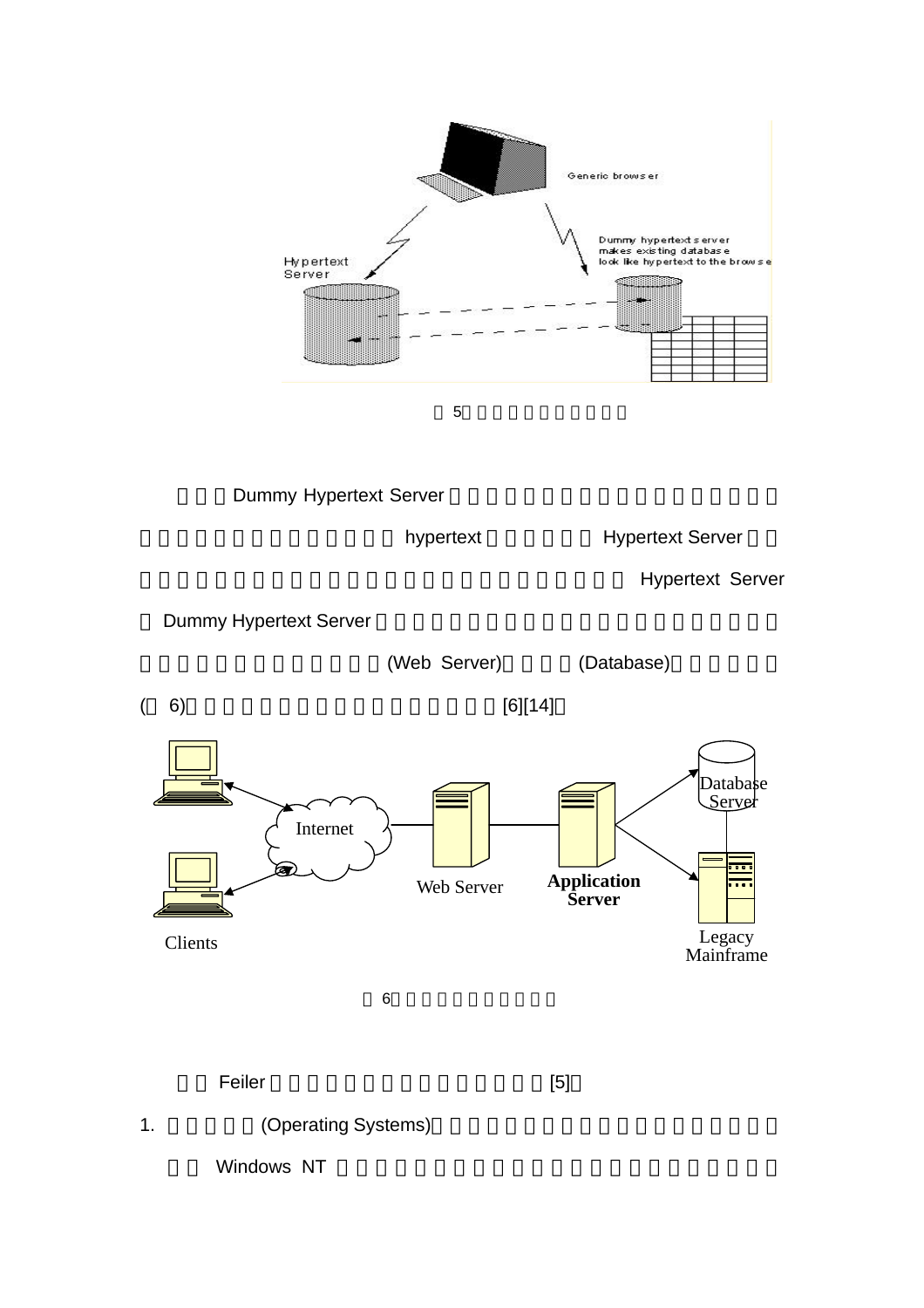|    | Web-based                            |                  |  | (ASP, Active Server Pages) |               | (MTS, |  |
|----|--------------------------------------|------------------|--|----------------------------|---------------|-------|--|
|    | <b>Microsoft Transaction Server)</b> |                  |  | (COM/DCOM)                 |               |       |  |
|    | (Database Connection Pooling)        | (Load Balancing) |  |                            |               |       |  |
|    |                                      |                  |  |                            |               |       |  |
| 2. | (Integrated)                         |                  |  |                            |               |       |  |
|    | FileMaker Pro                        |                  |  |                            | FileMaker Web |       |  |
|    | Companion                            |                  |  |                            |               |       |  |
|    | 3. plug-in                           |                  |  |                            |               |       |  |
|    |                                      | (plug into)      |  | Allaire                    |               | Cold  |  |
|    | Fusion                               |                  |  |                            |               |       |  |
| 4. | (Standalone)                         |                  |  |                            |               |       |  |

 $2.2$ 

 $[11][23]$ 

1.三層式架構

dava C++

## IIOP(Internet Inter-ROB Protocol)

 $7$ 

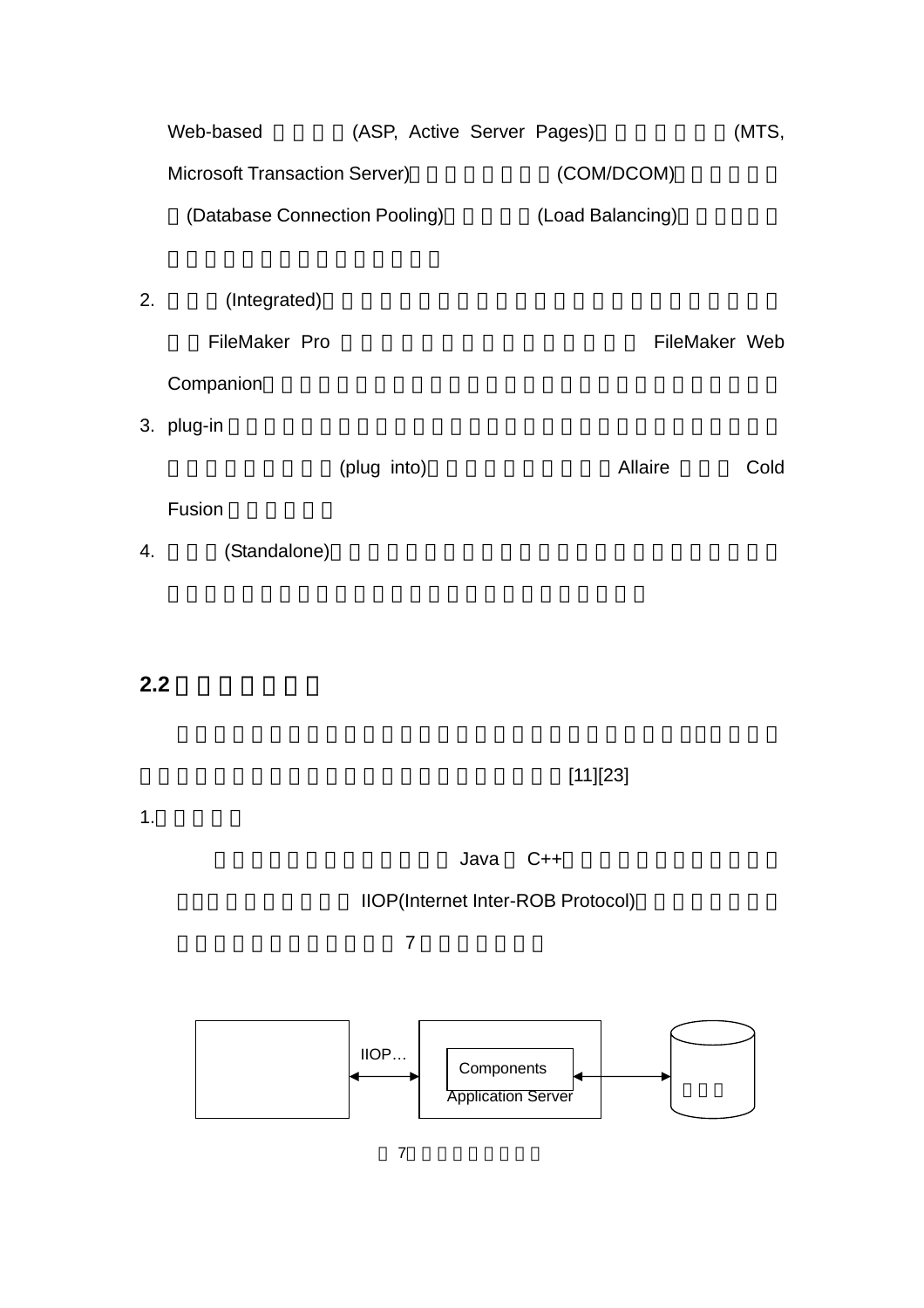## $\blacksquare$

8 Web-Based



2.四層式架構

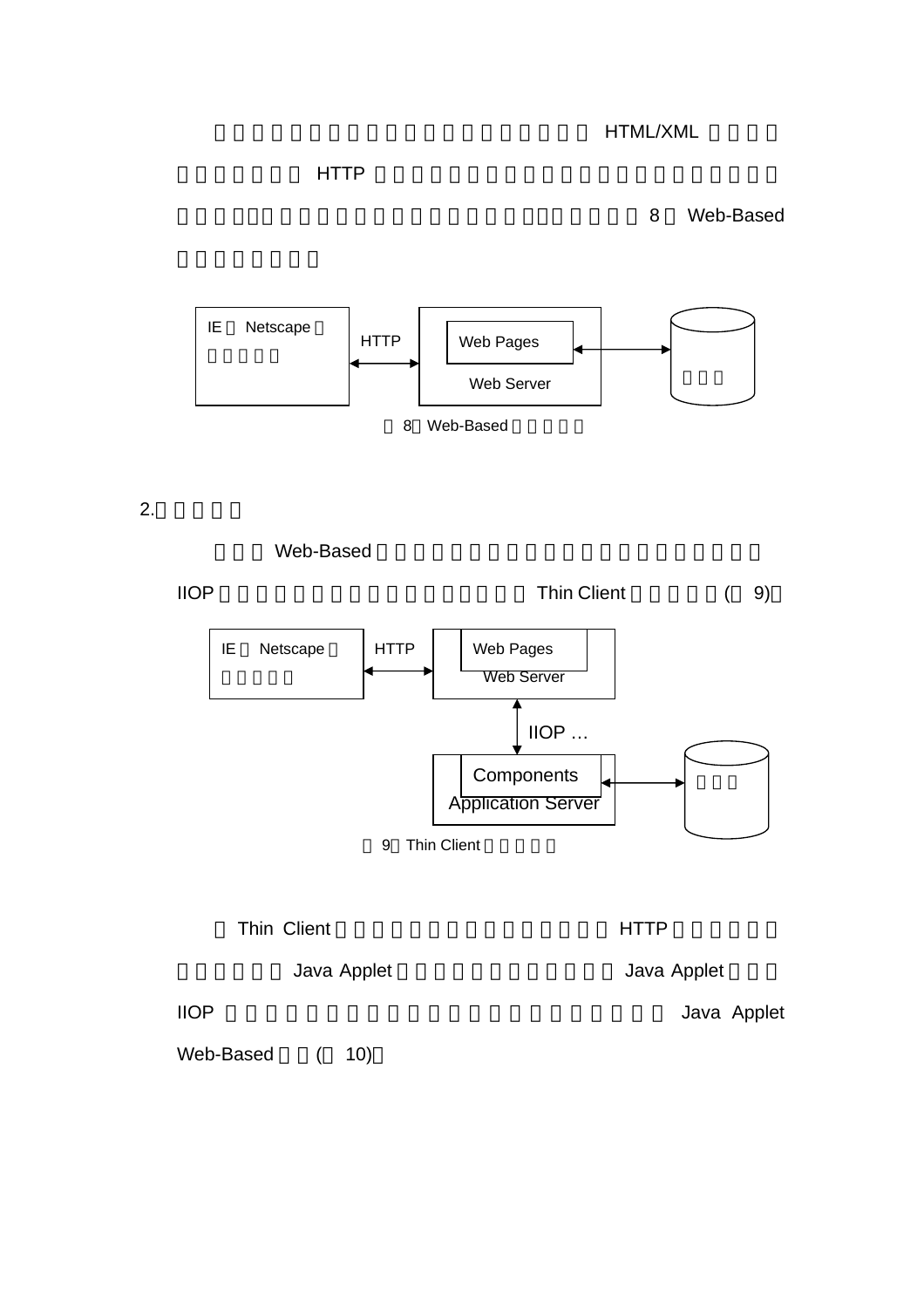

10 Java Applet Web-Based

## **2.3** 多層式架構的派工法則

 $[11]$ 

## 1.  $\overline{a}$

(Clustering)

2.

(Serializing)